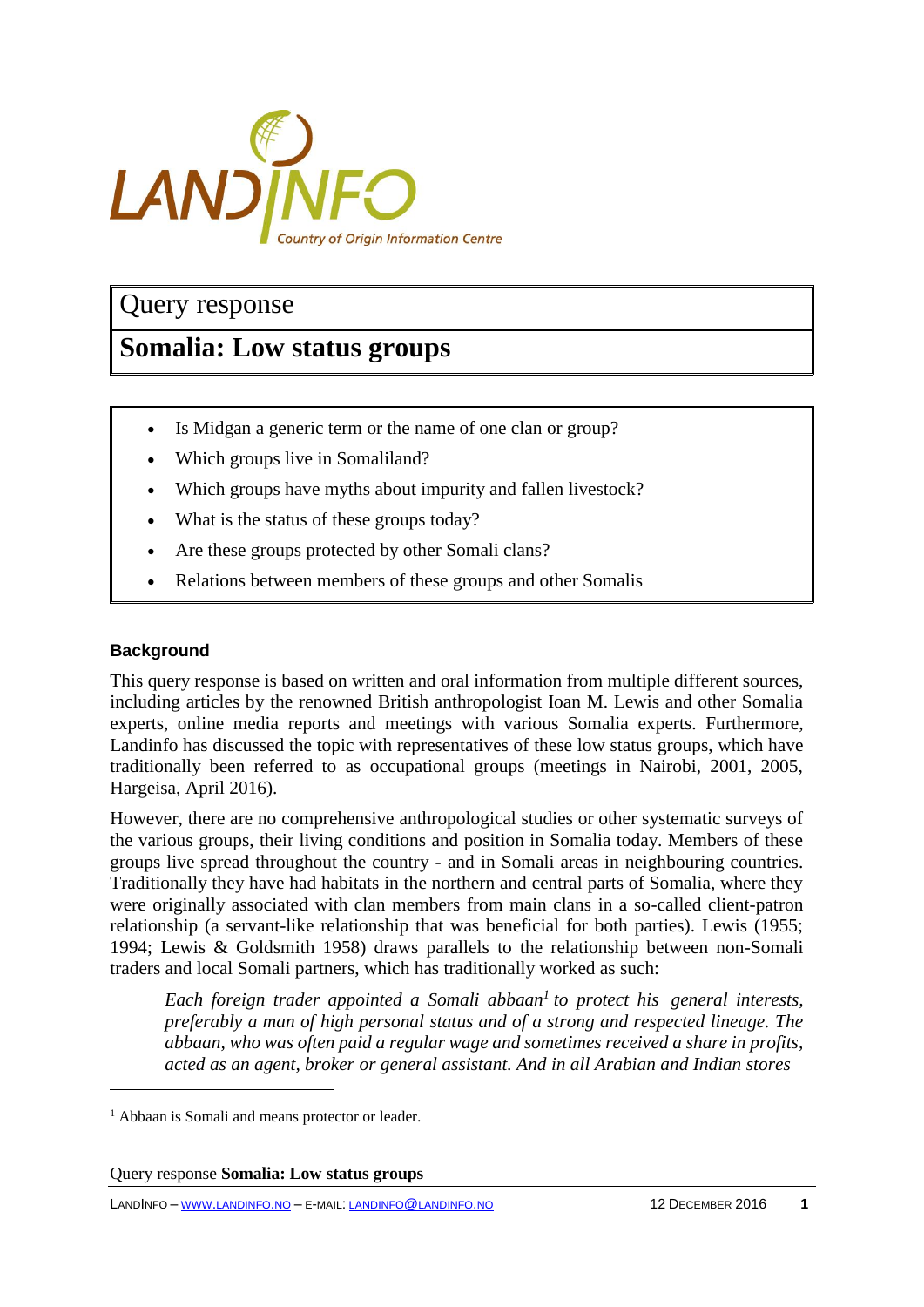*Somali abbaans were to be seen often acting as little more than caretakers, or doorkeepers, responsible to their clients for maintaining order amongst Somali customers. They and their lineages were also entrusted with the general security to their client. The latter, however, was not required to contribute to, and did not share in, the financial and legal obligations of the Somali lineage which he was attached. The client did not participate directly in payment of blood wealth, and the remunerations which the abbaan received were considered to exonerate the client from this responsibility.*

*The institution also operates in relation to those who practise the specialist (and in Somali eyes) degrading crafts of leatherworking, metalworking, pottery and haircutting. These trades are despised by Somali and are followed by three groups of bondsmen, known collectively as sab, and traditionally attached to Somali lineages in a servile status.*

*[…] Each of the three groups is divided into a number of small, nonlocalized, lineages segmented on the Somali pattern. Somali do not intermarry with sab, who marry among themselves, and traditionally sab individuals and families are attached to specific Somali patrons (abbaans) upon whom they are economically dependent, especially for bridewealth and blood-compensation (Lewis 1994, s. 126-127).*

Physically, members of Midgan, Yibir, Tumal, Yahar or other so-called occupational groups are not distinct from other Somalis.<sup>2</sup> No one knows how large a proportion of the population these groups constitute: Some sources believe one percent, others claim that there are far more. A study conducted by UNHCR in 2002 estimated that there were about 20,000 members of these groups in Northwest Somalia (Ambroso 2002, p. 32). Landinfo met with two organisations that represent the groups in Hargeisa in April 2016, and they gave different estimates. One of them estimated that there are 4,000 such households in Hargeisa, i.e. between 20,000 and 30,000 people. The representatives for the other group, VOSOMWO, Voices of Somaliland Minority Women Organization<sup>3</sup>, said that the number of households in Hargeisa alone is about 8,000 or an estimated 60,000 people.<sup>4</sup>

 $\overline{a}$ 

<sup>&</sup>lt;sup>2</sup> Blood samples taken in the 1950s from a group of Midgan and a control group consisting of Somalis from main clans in Hargeisa in Northwest Somalia, did not show differences between the groups that might indicate different ethnic origins (Goldsmith & Lewis 1958).

<sup>3</sup> VOSOMWO was founded in 2004 and is engaged in activities relating to human rights, domestic violence, migration and trafficking. They also provide medical assistance to rape victims. They also work with internally displaced persons and refugees, women and children's rights, as well as work and education opportunities for minorities. The organisation has members from the local Somali clans and Gaboye.

<sup>4</sup> The population of Hargeisa is estimated at one million.

Query response **Somalia: Low status groups**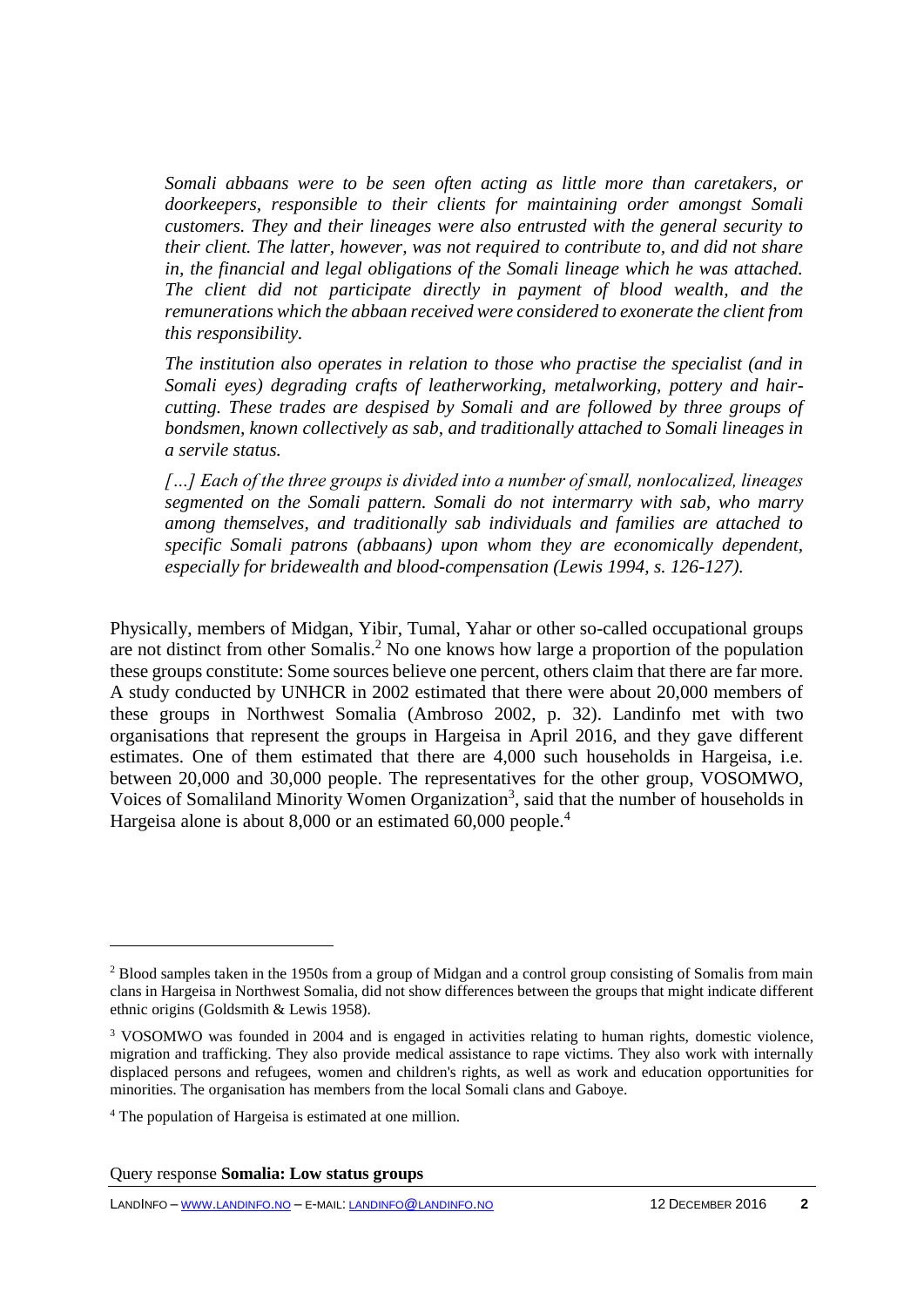## **Is Midgan or Gaboye a generic term or the name of one clan or group?**

Midgan seems to be both the name of one specific group and a (somewhat disparaging) generic term that many Somalis use for all the various occupational groups.<sup>5</sup> In Northwest Somalia they are called *Gabooye*. <sup>6</sup> This term was introduced during the Barre era, but this is not a clan/group name - nor the name of an ancestor. The most common generic name for the groups in other parts of Somalia is *sab* or *bon*. 7 In this query response the term Midgan is used, except where local representatives themselves use another term.

Traditionally the members of these groups have been considered unclean by many Somalis, and this view has been linked to the work the occupational groups do - which most Somalis will not perform - and myths of unknown or uncertain origin, or ingestion of unclean food (Gundel 2009; Hanley 2004; Lewis 1955; 1994; Menkhaus 2003; conversations with representatives of two Gaboye organisations in Hargeisa, 18 April 2016). There are also examples that doubt regarding ancestry has excluded groups (and sub-clans) from marriage with members of other clans, see Landinfo 2010.

#### **Which groups have myths about impurity and fallen livestock?**

The common origin myth(s) about Midgan and other traditional occupational groups told amongst Somalis with backgrounds from so-called noble clans<sup>8</sup>, is that the group's ancestor ate meat from fallen livestock - which in Islamic and Somali tradition is unclean (Ambroso 2002, p. 29). This myth explains why the groups are perceived as unclean by other groups in Somali society, and it has legitimised the groups' inferior status in a society where the power to define belongs to the so-called noble clans.

At the same time, some Midgan clans have their own origin myths, where impurity is (understandably) not a theme. According to Lewis (1955) members of these groups usually claim that their ancestors were found in the wilderness by members of the clan they are associated with. This story explains and justifies their connection to the local clan. According to Lewis some Midgan also claim that they originate from one of Sheikh Issaq's younger sons.<sup>9</sup>

## **Language**

 $\overline{a}$ 

Midgan speak the same Somali dialect as the clan they are associated with, but both Kirk (1904; 1905) and Lewis (1955) explain that these groups also have their own secret

 $5$  Ambroso (2002, p. 29–30) points out that the status of these groups – and other peoples' attitude towards them – is similar to the situation of gypsies. In Djibouti they are often referred to as "les Gitanes" – the gypsies.

<sup>6</sup> In Somali *gabooy* means hunter or user of bow and arrows, and *gabooye* directly translated means "the arrow's tremor/movement" (Luling, Osman & Zorc 1991). The term shows that the groups originally were hunters, i.e. they had a profession that other Somalis would not stoop to having.

<sup>7</sup> According to Lewis (1955) the term *bon* was used amongst the Digil clan to avoid confusion with their (and the Rahanweyn clan's) ancestor, who is also called Sab. Abdi (2000) uses the term *waable* for midgan groups. This means craftsman in Somali (or directly translated: he/one who builds).

<sup>&</sup>lt;sup>8</sup> The so-called noble clans Somalis and others refer to are the nomadic ones, i.e. issaq, dir, hawiye and darood.

<sup>&</sup>lt;sup>9</sup> Sheikh Issaq is the issaq clan's ancestor.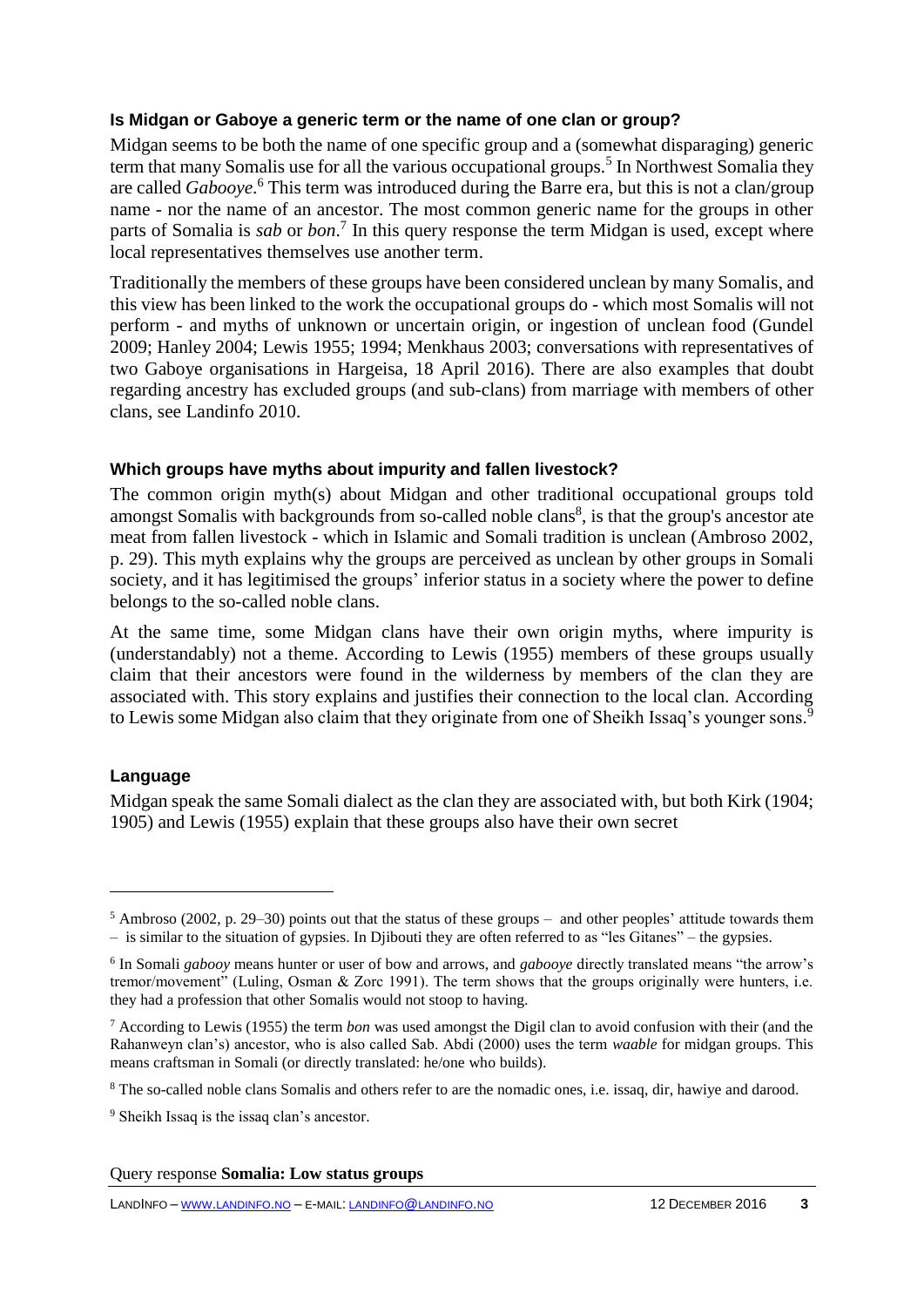"languages." Today we would describe these as sociolects, i.e. forms of language that are determined by social factors. Kirk describes conditions that are now more than a hundred years old, in a limited geographical area (Northwest Somalia). Lewis (1955) is largely based on sources like Kirk and some other anthropologists, who also conducted their studies around the turn of the last century.

Various representatives of these groups have over the past decade claimed that most of the groups' members have knowledge of this language. However, in Landinfo's opinion there is reason to believe that there are major variations in the level of knowledge amongst members of the groups, depending on age and residency. It is unlikely that groups that have lived so far apart for generations have been able to convey uniform knowledge to all members in all parts of the country. The age-old conflicts in Somalia, migration and social upheavals seem to have also contributed to changes and variations.

#### **What is the status of these groups in Somali society, and how are the relations between members of these groups and other Somalis?**

What these groups have in common is that marriage between them and members of the noble clans is not accepted. Some groups may be far more integrated into local clans than others, and not all of them have had a particular profession. However, they all have a special status, which is closely related to the fact that they are not recognised as full members of a Somali clan. A full member has a known origin, i.e. a renowned ancestor.

[...] the social distance from "noble" Somalis of a pastoral background remains great *and forms of discrimination persist. Marrying a Gaboye remains by and large an unbreakable cultural taboo. Secondly, although their traditional occupations and trades place them among the most productive sectors of the society, they also become a sort of "socio-economic ghetto" as it restricts their social mobility. For example, no jobs in the public sector/civil service are normally available to them and agriculture and cattle are also restricted. In their main neighbourhood in Hargeisa, Dami (next to Sheikh Nur, one of the main returnee areas), Gaboye women reported to have been often the object of discrimination when queuing up at water points. Even more worrying is the "vicious cycle of education" (Ambroso 2002, p. 30).*

This description is still accurate - Midgan are considered unclean and inferior, and they have a low status in Somali society.<sup>10</sup> Midgan therefore rarely marry members of main clans (Ambroso 2002; Hassan 2006; local researcher and resource person, conversation in Hargeisa on 16 April 2016; conversation with Sultan Naasir Abdi Ismaiil (Muse Dheriyo), Sultan Ibrahim Cabdi Huss (Yibir), Sultan Sicid Yoonis Abdillahi (Tumal) and Sultan Deex Cajuun Kaariye (Muse Dheriyo) in Hargeisa on 16 April 2016).

Although the groups' low status is primarily linked to the stigma that unknown origin (and presumed impurity) carries, the social exclusion is reinforced by low levels of education. Children's schooling suffers because families are poor and have many children, and many thus end up in a vicious cycle of unemployment, poverty, weak organisation and split leadership

 $\overline{a}$ 

LANDINFO – WWW.[LANDINFO](http://www.landinfo.no/).NO – E-MAIL: [LANDINFO](mailto:landinfo@landinfo.no)@LANDINFO.NO 12 DECEMBER 2016 **4**

<sup>&</sup>lt;sup>10</sup> A local Somali source in Jijiga in the Ogaden, Ethiopia said in conversation with Landinfo in April 2016 that her mother did not even like the idea of Midgan working as cleaners (either in private homes or in public spaces).

Query response **Somalia: Low status groups**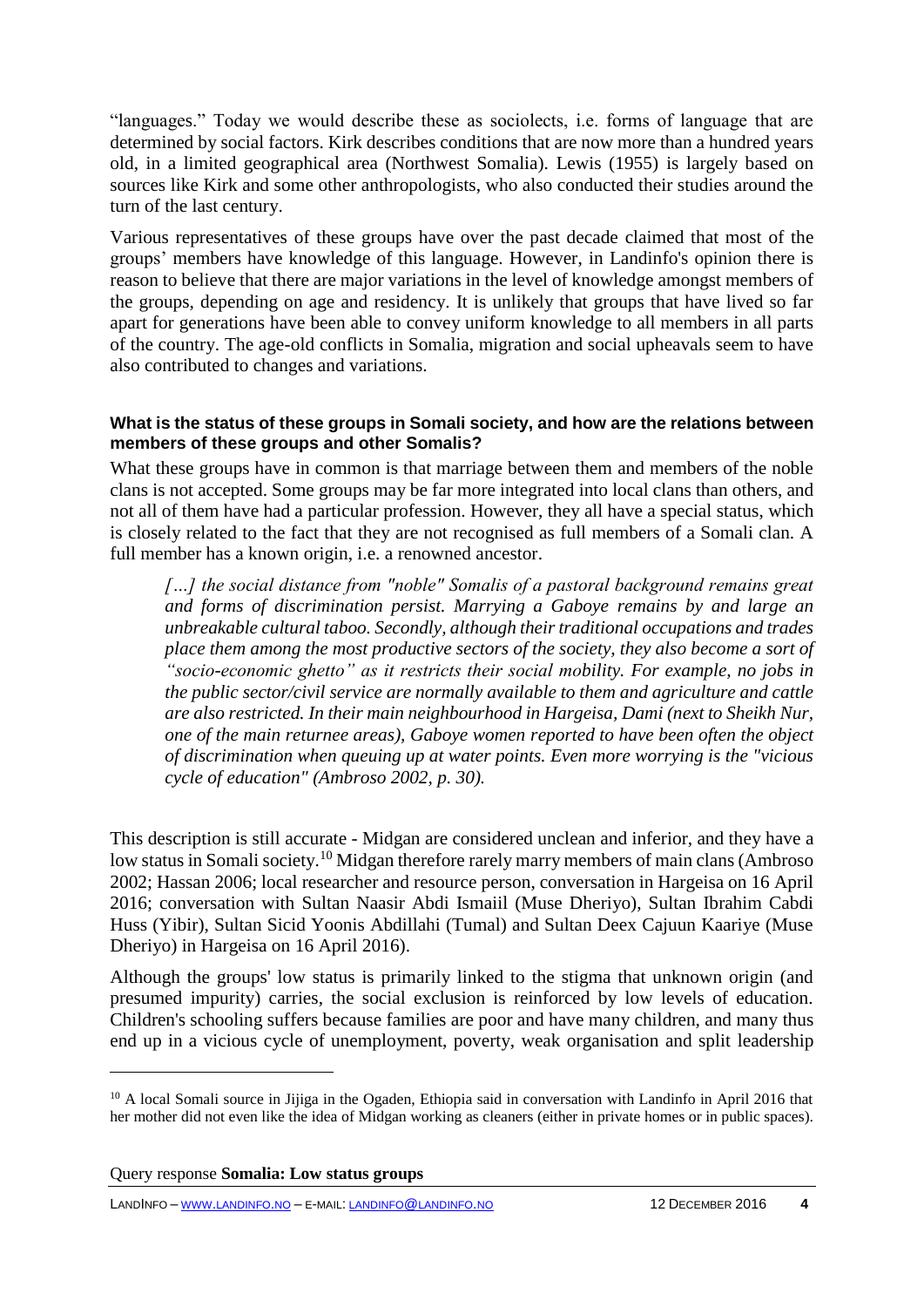(local researcher and resource person, conversation in Hargeisa on 16 April 2016). The representatives of the groups also pointed this out and emphasised that with education the livelihoods of Gaboye would improve.<sup>11</sup> Unlike members of the local clans - and Somalis in other parts of Somalia - few Midgan receive remittances from relatives inside or outside Somalia.<sup>12</sup> This is because there are few Midgan in exile (Bradbury 2008, p. 150; conversations in Hargeisa on 18 April 2016) and because Midgan in other parts of Somalia generally do not have significant economic resources.

Women from main clan families who marry Midgan may be ostracised by family and clan. It may be easier for a man from a main clan to marry a Midgan than for a woman from a main clan to marry a Midgan. It seems in general that the members of the noble clans must bear the major consequences of such marriages to a greater extent than Midgan (international organisation, conversations in Nairobi, March 2002, March 2007, March 2009).

However, there are not many specific examples of those who break this taboo and marry someone from these groups. One of the Gaboye representatives Landinfo met in Hargeisa is married to a local Issaq woman. He said that his wife's family tried to stop the marriage unsuccessfully. They have since not been on speaking terms with their daughter, and her husband said: "She is dead to her family." The representatives for this Gaboye organisation also mentioned an event in the Saleh district where a Gaboye had married a woman from a local clan. The woman's family not only opposed the relationship, they also attacked the man physically and shot and injured two other Gaboye. Most of the perpetrators were arrested, but her husband suffered the same fate, even though he had done nothing punishable. The marriage was dissolved, and her husband was jailed for a week before being released.

The representatives of VOSOMWO talked about a case in 2011 in Gebiley where a Gaboye married a girl from a majority clan. The local community responded by arresting the man and bringing him to court. The judge asked the woman who she chose: the man or the clan. Her family demanded that the man be imprisoned, but the court ruled in favour of the couple. The woman was still, against her will, sent to the clan's home area and married off to someone else (conversation in Hargeisa on 18 April 2016).

## **Various Midgan groups**

 $\overline{a}$ 

According to the British anthropologist Lewis, Midgan do not have a special recognised genealogical system, but operate with a simpler and shorter clan system. As mentioned, Midgan is not the name of a common ancestor. There are several Midgan groups in various parts of Somalia:

 $11$  The representatives said that in 2002-2004 the entire local community discussed the need for education for the groups. At that time there were two primary schools and secondary schools with a total of four classes in the Dami district. There are private secondary schools (no secondary schools are operated by the government) and some Gaboye get free secondary schooling. This is dependent on having the Ministry of Education on board and there are currently three free places at the university in Hargeisa and two-three free places at private secondary schools. Moreover, the authorities earmarked funds in the budget for 20 students for four years. These places will then be extended for another four years.

<sup>&</sup>lt;sup>12</sup> See, for example, Maxwell et. al. 2015, p.  $9-15$ .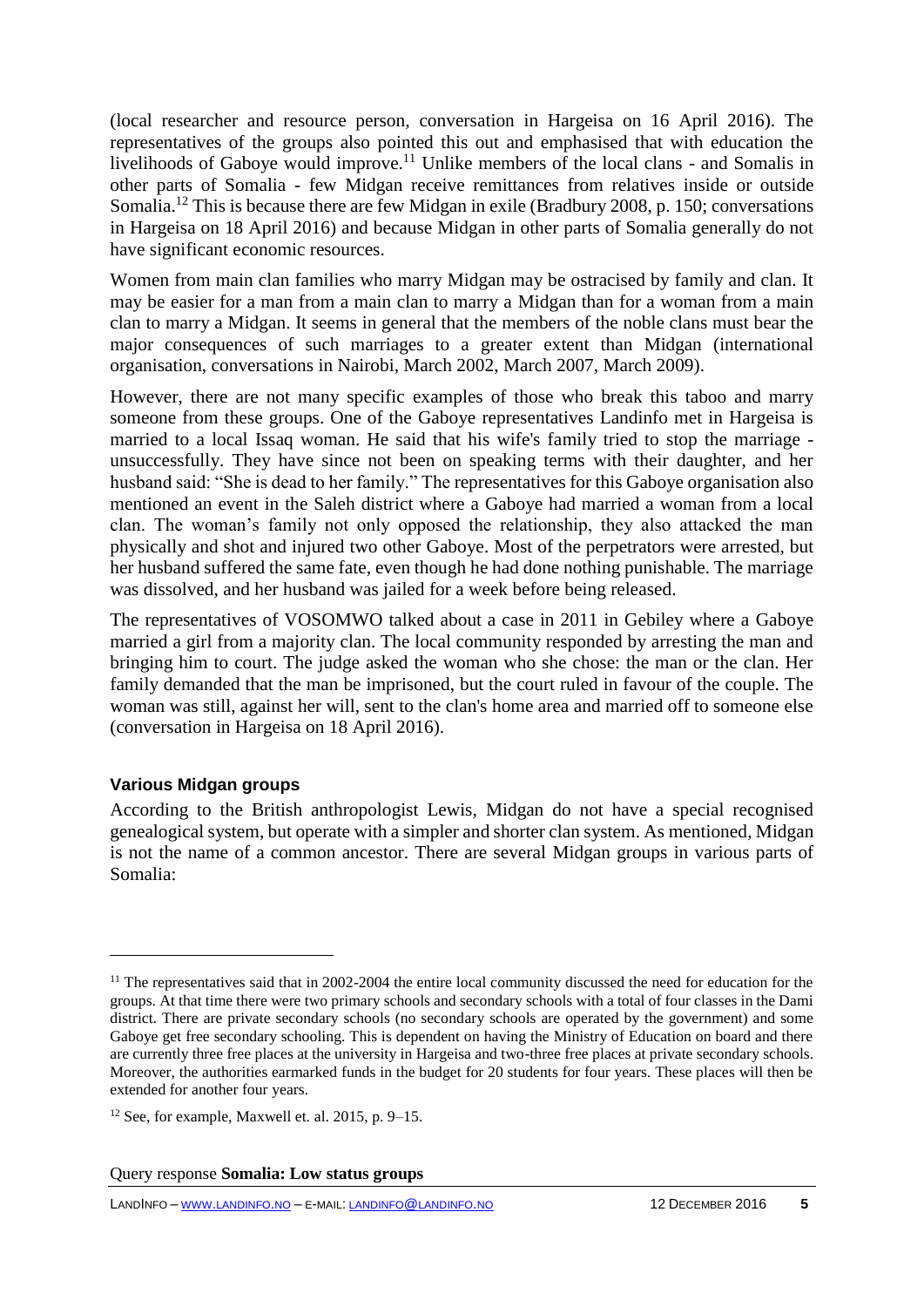*Madiban* is supposedly the largest group. Members of this group live in large parts of Somalia. The group is originally from the counties Mudug and Nugal, where they were traditionally associated with different Hawiye clans, including Gurgate.

*Muse Dhariye* has traditionally been associated with the Issaq, Gadabursi and Dir clans in Northwest Somalia.

*Hawle* have traditionally resided in Ogaden in Ethiopia, but there are also Hawle in Northwest Somalia.

*Gagaab* have traditionally resided in the Hiran region, where they have been associated with Hawadle.

There are also *Garyeele* in Hiran.

In Galgaduud, *Guuleed Hadde* have traditionally been associated with the local Hawiye clans Habr Gedir and Abgal.

*Hawr Warsame* (Orarsame, Hararsane) have traditionally been located in Gedo and Galgadud, where they have been associated with Marehan.

*Habar Yaqub* have traditionally resided in Belet Hawa in Gedo and Galgadud, and been associated with Marehan.

*Sadde Geeddi* have traditionally lived in the Mogadishu area.

*Yahro* have traditionally lived in Hiran and Central Shabelle, where there is reportedly a weak association with noble clans.

*Madgal* have traditionally resided in the Somali regions of Ethiopia, i.e. the Ogaden region.

*Warabeeye* have traditionally resided in El Wak in Lower Juba, where they have been associated with the Garre clan<sup>13</sup> (Norwegian Embassy in Kenya, e-mail 1996; 1997; 2004; 2007).

## **Yibir and Tumal**

 $\overline{a}$ 

Yibir and Tumal, which mean blacksmith in Somali, like the Midgan have a simple genealogical system. Older sources (Kirk 1904) mention these groups and according to Yibir tradition, Mohammed Hanif is their ancestor, and he supposedly had five sons. Newer (Yibir) sources also mention five sons (and a number of descendants), but with different names. Tumal is said to consists of three different groups: rer Osman, rer Anbur and rer Isse (Norwegian Embassy in Kenya, e-mail, 25 September 1997).

## **Traditional occupations and the current labour market**

Midgan have traditionally been leatherworkers, shoemakers, hunters, hairdressers, midwives and circumcisers. Tumal are potters and blacksmiths, Yibir have traditionally worked as medicine men, they have been regarded as sorcerers or people with supernatural abilities, and

Query response **Somalia: Low status groups**

LANDINFO – WWW.[LANDINFO](http://www.landinfo.no/).NO – E-MAIL: [LANDINFO](mailto:landinfo@landinfo.no)@LANDINFO.NO 12 DECEMBER 2016 **6**

<sup>&</sup>lt;sup>13</sup> According to Lewis (1955, p. 54) these are blacksmiths who claimed to originate from Warabeyu Abdi, a Somali child who got lost and was raised by hyenas. According to the story the boy was found by a Dhulbahante (Darood Harti) who took him in. The Warabeeye claim that the boy probably was Dhulbahante, and therefore trace their lineage through the adoptive father of the Dhulbahante clan's alleged ancestor.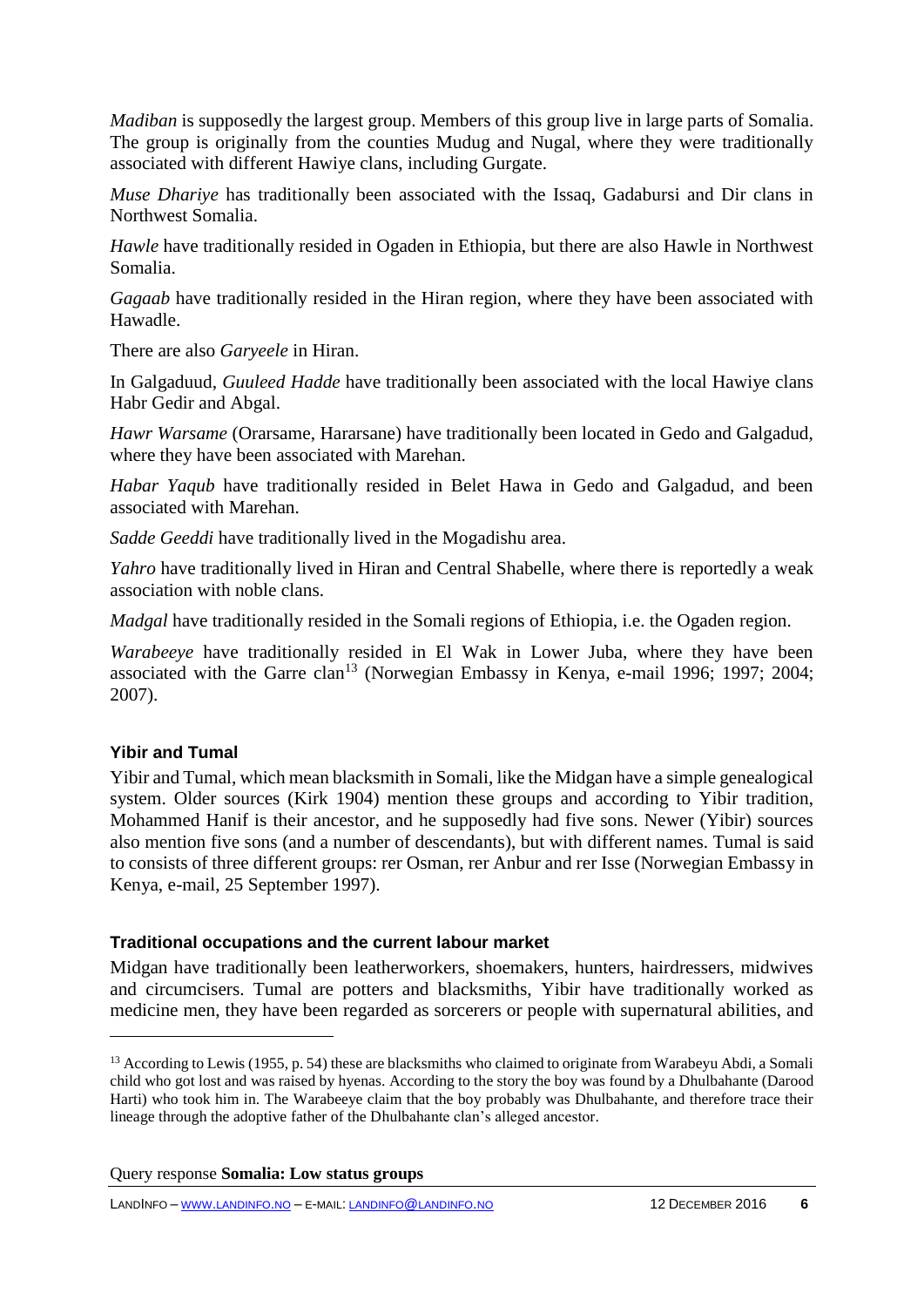Yahar have traditionally been weavers. However, due to globalisation local production of textiles, shoes and other types of goods have been replaced by goods from Asia. The jobs these groups traditionally have monopolised are thus becoming fewer, and competition for jobs is increasing, as youth unemployment in Somaliland is very high.

There are also (Ethiopian) refugees who offer their services in these occupations (Sultan Naasir Abdi Ismaiil (Muse Dheriyo), Sultan Ibrahim Cabdi Huss (Yibir), Sultan Sicid Yoonis Abdillahi (Tumal) and Sultan Deex Cajuun Kaariye (Muse Dheriyo), conversation in Hargeisa, 18 April 2016). Hargeisa is the economic center of Somaliland, and when asked about other job opportunities than the traditional ones, the representatives of one of the Gaboye organisations explained that status limits the opportunities. The public sector is small and dominated by the local clans, and in the private sector where the telecommunications companies Somtel and Telsom and financial companies such as Dahabshiil dominate, there are not many opportunities either (Ambroso 2002, p. 33; Bradbury 2008, p.15). Some Gaboye are still able to get in: one Yibir and one Madiban work at Telsom, and a Muse Dheriye works at Dahabshiil.<sup>14</sup>

#### **Ownership**

Many Gaboye fled Somalia when Siad Barre's regime fell in 1991 because they feared reprisals for their support of the regime. Ambroso (2002, p. 30) discusses this and points out that almost all Gaboye who returned in the 1990s got their property back.<sup>15</sup> The Gaboye representatives Landinfo met in April 2016 confirmed this. But land disputes and property disputes are not uncommon in Somaliland, and the most disadvantaged, including Gaboye, often come up short against both the authorities, who confiscate property, and individuals who acquire property using false title deeds  $(OCVP 2014).$ <sup>16</sup>

## **Affiliation with clans and protection**

As mentioned, the various occupational groups have traditionally been associated with members of the noble clans in a mutually dependent relationship, where the occupational groups are granted protection, and their protectors (and the local community) benefit from the occupational group's skills. But members of the occupational groups are not fully members of the host clan, and they must demand compensation (diya, maq) through the host clan.<sup>17</sup> In  $\overline{a}$ 

 $14$  One of the representatives said that his younger brother first got work in Dahabshiil and was then able to establish his own business (conversation in Hargeisa on 18 April 2016).

<sup>&</sup>lt;sup>15</sup> These groups have never been excluded from owning property, but usually their properties are small (Norwegian Embassy in Kenya, e-mail 25 September 1997; conversations in Hargeisa on 18 April 2016).

<sup>&</sup>lt;sup>16</sup> The majority of Gaboye in Hargeisa live in the neighbourhoods of Dami A and B and Sheikh Madar. The buildings here are characterised in part by slums, in part by simple standard.

<sup>&</sup>lt;sup>17</sup> If a male member of a minority group is killed, the protector clan will be entitled to receive compensation from the killer's family (diya group). The compensation for a murdered minority member is the same as for other Somalis: 100 camels, or the equivalent amount in money. The victim's immediate family will receive a small portion of the compensation paid from the protector clan. If a minority member kills a "noble" Somali from another clan, the killer's protection clan or his family does not pay compensation, because "noble" Somalis will not stoop to receiving compensation from minorities. It is claimed that the killer will often be killed along with several of his family, without the protector clan intervening. If someone from a minority kills a member of another minority, compensation negotiations will be held between the two minority families (Norwegian Embassy in Nairobi, e-mail 1997). See also Landinfo 2016.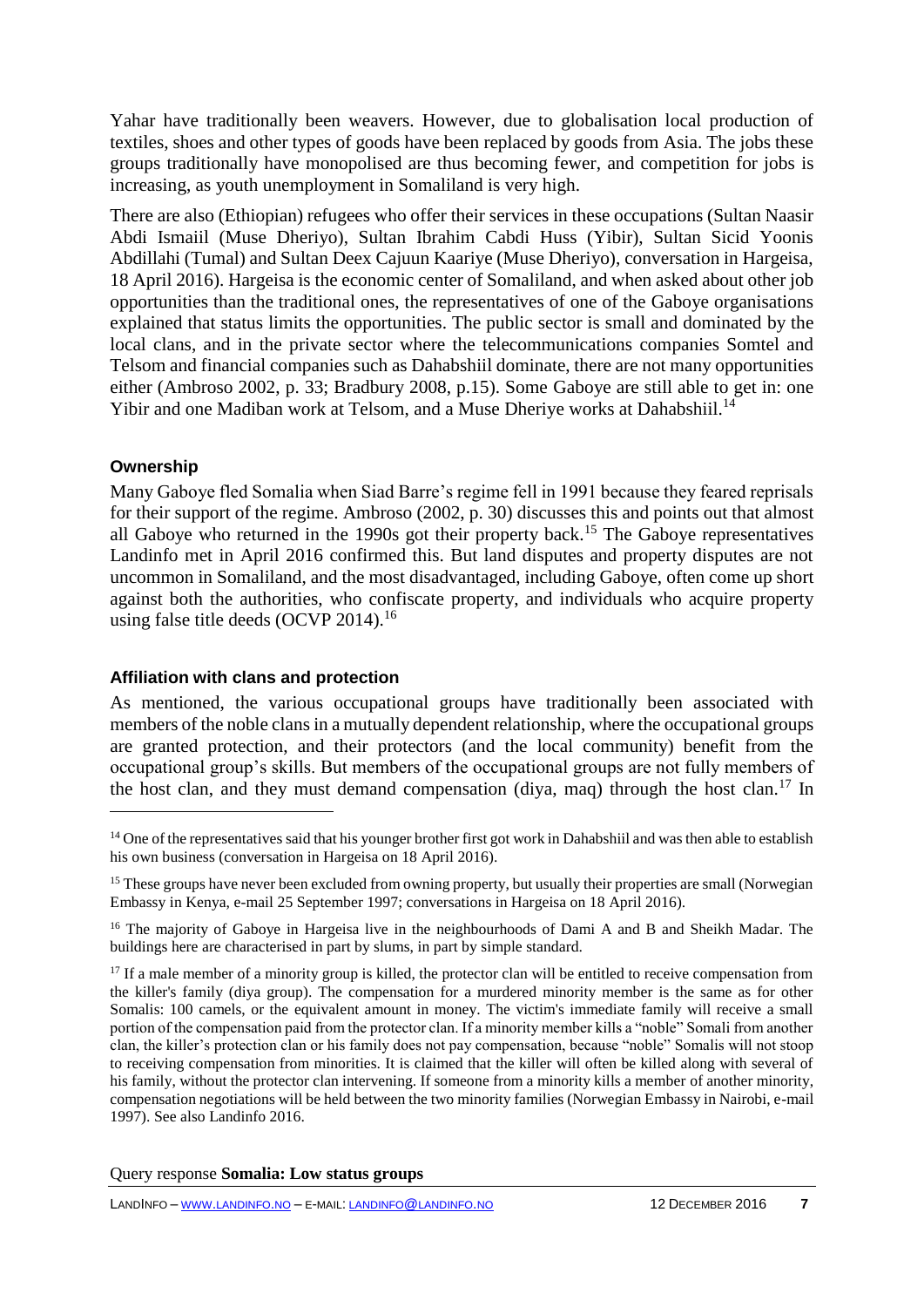conflict situations, and particularly when the resources in the local community are scarce, naturally the relationship between the parties may be weakened. The host does not necessarily feel the same obligation towards those who are not full members of the clan compared with their own relatives in times of need. But when conditions stabilise, the relationship between the parties allegedly functions as it did before the crisis arose. Members of the Midgan clans who move will usually align themselves with representatives of clans who can give them protection in the new location, preferably clans they have been associated with before (Norwegian Embassy in Kenya, e-mail 2007). This is also true for other Somalis if they move to a new place in or out of Somalia: You look for members of your own clan, because you feel safe amongst your own.

This dependence is not reflected in daily life. Midgan do not pay for protection, and do not have specific duties. It is only in situations where Midgan need protection that the relationship is expressed. Then they will contact a representative of the protector clan to ask for help and as part of this the Midgan must contribute something, depending on what the case concerns (Norwegian Embassy in Kenya, e-mail 2007).

The traditional relationship based on affiliation changed during Siad Barre's regime. In line with the regime's ideology, Somali society was to be modernised and the clan system – in principle  $-$  to be abolished.<sup>18</sup> As such the occupational groups had shared interests with the regime. Some Midgan also had prominent positions during this era.<sup>19</sup> However, the positive attitude that many Midgan had towards Barre and the support they gave the regime resulted in retaliation when the regime began to fall, and many thousands fled (from Northwestern Somalia) to camps in Ogaden in Ethiopia. Those who returned after the civil war were apparently not vulnerable to reactions:

*To the credit of Somalilanders it must be said that, out of the some 2,000 Gaboye returnees from Teferi Ber and Darwanaji who repatriated in 1997-99 (mostly to Hargeisa), none has been observed or reported having suffered retaliation or persecution on account of their past. Also encouraging was the fact that – in the Gaboye's own words – they have been able to regain possession of up to 90% of their landed property. Hence we may argue that reintegration has proceeded well, if we define it as the recreation of conditions prior to exodus (Ambroso 2002, p. 30).*

Members of the occupational groups do not seem to be significantly more vulnerable to abuses than other Somalis. The representatives of both of the two interest organisations Landinfo met in Hargeisa said that, for example, rape affects both the majority and the minority, and that their own people can commit abuses as well (against other Somalis and against their own). However, the local resource person and researcher Landinfo met in Hargeisa said that there were probably no cases involving Gaboye abuses against non-Gaboye.<sup>20</sup> When asked what happens if a

 $\overline{a}$ 

<sup>&</sup>lt;sup>18</sup> In a speech on 29 April 1979, which marked the end of the nationwide campaign against the clan/tribe system, Barre declared: "We have replaced Tribalism with Socialism, my cousin with compatriot, and fear with courage" (Lewis 1994).

<sup>&</sup>lt;sup>19</sup> The Prime Minister and Defense Minister under Barre, Mohammed Ali Samatar, was Tumal (Wikipedia 2016).

<sup>&</sup>lt;sup>20</sup> He added that no majority clan man would rape women from these groups because of the social taboo. In Landinfo's opinion this perception is probably too extreme.

Query response **Somalia: Low status groups**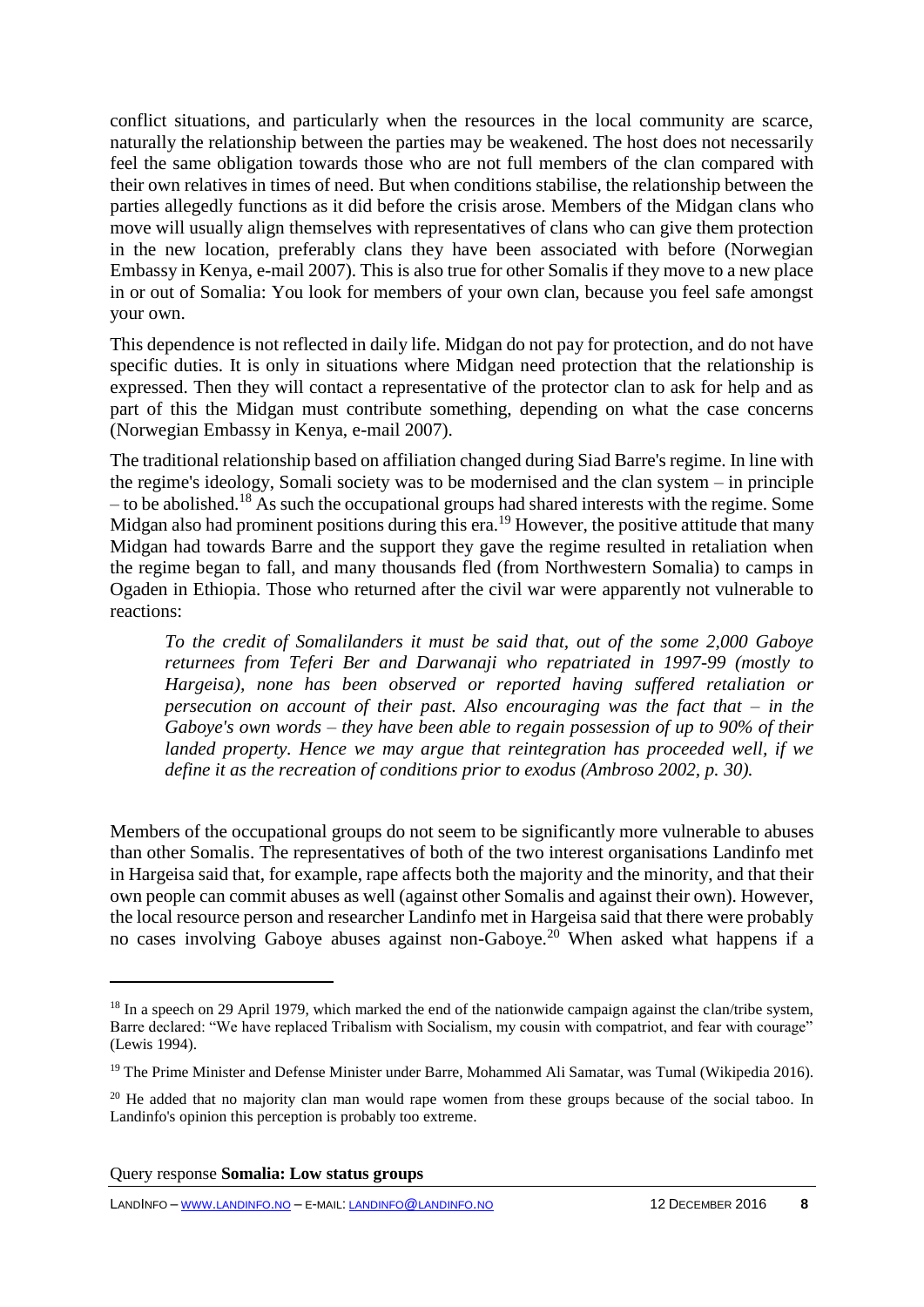Gaboye kills or injures an Issaq, the representatives of one of the organisations explained that the case would be resolved in the traditional way. However, they claimed that Gaboye were considered equals in negotiations with majority clans.

Weak clans or groups have typically allied themselves with stronger clans, not only to gain protection and secure their territory, but to have influence as well. It is probably still the case that the interests of smaller groups are not always taken into account, and VOSOMWO's representatives said that the minorities are dictated a solution in the traditional system. But they also pointed out that Gaboye women are no more vulnerable to violence and rape than other women, and justified this by saying that their organisation does not receive reports or inquiries that indicate the contrary (conversations in Hargeisa on 18 April 2016).

#### **About Landinfo's Query responses**

The Norwegian Country of Origin Information Centre, Landinfo, is an independent body within the Norwegian Immigration Authorities. Landinfo provides country of origin information (COI) to the Norwegian Directorate of Immigration (Utlendingsdirektoratet – UDI), the Immigration Appeals Board (Utlendingsnemnda – UNE) and the Norwegian Ministry of Justice and Public Security.

Query responses produced by Landinfo are based on information from carefully selected sources. The information is researched and evaluated in accordance with [common methodology for processing of COI](http://www.landinfo.no/id/20.0) and [Landinfo's internal guidelines on source and information analysis.](http://www.landinfo.no/asset/3135/1/3135_1.pdf)

Responses provide brief answers to queries from the Directorate or Appeal's Board. They are written within time constraints and do not provide exhaustive overviews of topics or themes.

Country of origin information presented in Landinfo's Query responses does not contain policy recommendations nor does it reflect official Norwegian views.

#### **References**

#### **Written sources**

- Abdi, M. M. (2000). Les bouleversements induits par la guerre civile en Somalie: castes marginales et minorités. *Autrepart (15),* 131–146. Montpellier: IRD, Institut de recherche pour le développement,
- Ambroso, G. (2002, August). *Pastoral society and transnational refugees: population movements in Somaliland and eastern Ethiopia 1988-2000*. Brussels: UNHCR. Available at <http://www.unhcr.org/3d5d0f3a4.html> [accessed 2 December 2016]
- Bradbury, M. (2008). *Becoming Somaliland*. London: Progressio.
- Goldsmith, K. L. G. & Lewis, I. M. (1958). A preliminary investigation of the blood groups of the Sab bondsmen of northern Somaliland. *The Royal Anthropological Institute, 252*, 188-XXX.
- Gundel, J. (2009, December). *Clans in Somalia. Report on a lecture, COI workshop Vienna.* Wien: ACCORD. Available at [http://www.ecoi.net/file\\_upload/90\\_1261130976\\_accord-report-clans-in](http://www.ecoi.net/file_upload/90_1261130976_accord-report-clans-in-somalia-revised-edition-20091215.pdf)[somalia-revised-edition-20091215.pdf](http://www.ecoi.net/file_upload/90_1261130976_accord-report-clans-in-somalia-revised-edition-20091215.pdf) [accessed 2 December 2016]
- Hanley, G. (2004). *Warriors. Life and death among the Somali*. London: Eland.
- Hassan, M. O. (2006, 12 December). Marrying across Somalia's caste lines. *BBC*. Available at <http://news.bbc.co.uk/2/hi/africa/6168807.stm>[accessed 2 December 2016]
- Kirk, J. W. C. (1904). The Yibirs and Midgans of Somaliland, their traditions and dialects. *Journal of the Royal African Society, 4*(13), 91-108.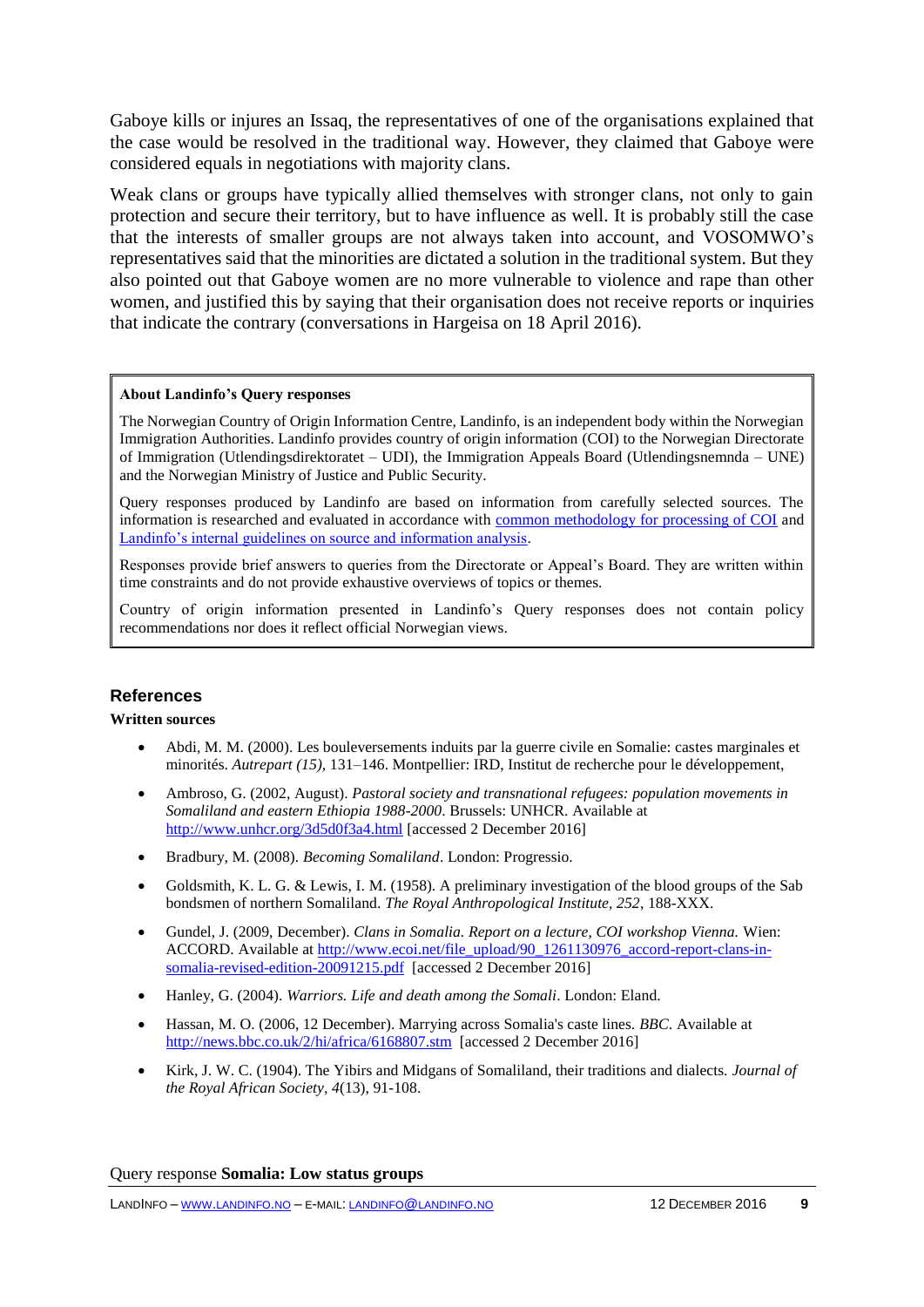- Kirk, J. W. C. (1905). *A Grammar of the Somali language with examples in prose and verse and an account of the yibir and midgan dialects*. Cambridge: Cambridge University Press. Available at <http://archive.org/details/grammarofsomalil00kirkuoft> [accessed 2 December 2016]
- Landinfo (2010, 10 November). *Somalia: Jaaji og reer maanyo.* Oslo: Landinfo. Available at [http://www.landinfo.no/asset/1472/1/1472\\_1.pdf](http://www.landinfo.no/asset/1472/1/1472_1.pdf) [accessed 2 December 2016]
- Landinfo (2016, 6 October). *Hevndrap, rettsikkerhet og klanbeskyttelse i Somaliland*. Oslo: Landinfo. Available at [http://www.landinfo.no/asset/3436/1/3436\\_1.pdf](http://www.landinfo.no/asset/3436/1/3436_1.pdf) [accessed 2 December 2016]
- Lewis, I. M. (1955). *Peoples of the Horn of Africa. Somali, Afar and Saho*. London: International African Institute.
- Lewis, I. M. (1994). *Blood and bone. The call of kinship in Somali Society*. Lawrenceville: The Red Sea Press.
- Maxwell, D., Majid, N., Adan, G., Abdirahman, K., Kim, J. J. (2015). *Facing Famine. Somali Experiences in the famine of 2011.* Somerville, MA: Tufts University. Available at <http://fic.tufts.edu/publication-item/facing-famine/> [accessed 2 December 2016]
- Menkhaus, K. (2003). Bantu ethnic identities in Somalia. *Annales d'Ethiopie 19*, 323-339. Available at [http://www.persee.fr/web/revues/home/prescript/article/ethio\\_0066-2127\\_2003\\_num\\_19\\_1\\_1051](http://www.persee.fr/web/revues/home/prescript/article/ethio_0066-2127_2003_num_19_1_1051) [accessed 2 December 2016]
- OCVP, i.e. Observatory of Conflict and Violence Prevention (2014, February). *Baseline Assessment on Land Ownership, Land Rights, and Land Conflict in Somaliland.* Hargeisa: OCVP. Available at [http://ocvp.org/docs/SOM\\_OCVP%20JCCP\\_BRLOLRS\\_February\\_2014.pdf](http://ocvp.org/docs/SOM_OCVP%20JCCP_BRLOLRS_February_2014.pdf) [accessed 2 December 2016]
- Wikipedia. *Muhammad Ali Samatar* (last modified 28 November 2016). Available at http://en.wikipedia.org/wiki/Muhammad Ali Samatar [accessed 2 December 2016]
- Zorc, R. D., Osman, M. M. & Luling, V. (1991). *Somali-English dictionary (2nd revised and expanded edition).* Kensington, MD.: Dunwoody Press.

#### **Oral sources**

- Local researcher and resource person. Meeting in Hargeisa 16 April 2016.
- Norwegian embassy in Kenya. E-mails 11 March 1996, 10 June 1996, 25 September 1997, 28 April 2004 and 4 June 2007.
- International organisation. Meeting in Nairobi 28 March 2008.
- International organisation. Meeting in Nairobi 21 September 2005.
- International organisation. Meeting in Nairobi 23 September 2005.
- International organisation. Meeting in Nairobi April 2002.
- Representatives for Midgan, Yibir og Tumal. Meetings in Nairobi April 2001 og 23 September 2005.
- Sultan Naasir Abdi Ismaiil (Muse Dheriyo). Meeting in Hargeisa 18 April 2016.
- Sultan Ibrahim Cabdi Hussen (Yibir). Meeting in Hargeisa 18 April 2016.
- Sultan Sicid Yoonis Abdillahi (Tumal). Meeting in Hargeisa 18 April 2016.
- Sultan Deex Cajuun Kaariye (Muse Dheriyo). Meeting in Hargeisa 18 April 2016.
- VOSOMWO, i.e. Voices of Somaliland Minority Women Organization. Meeting in Hargeisa 18 April 2016.